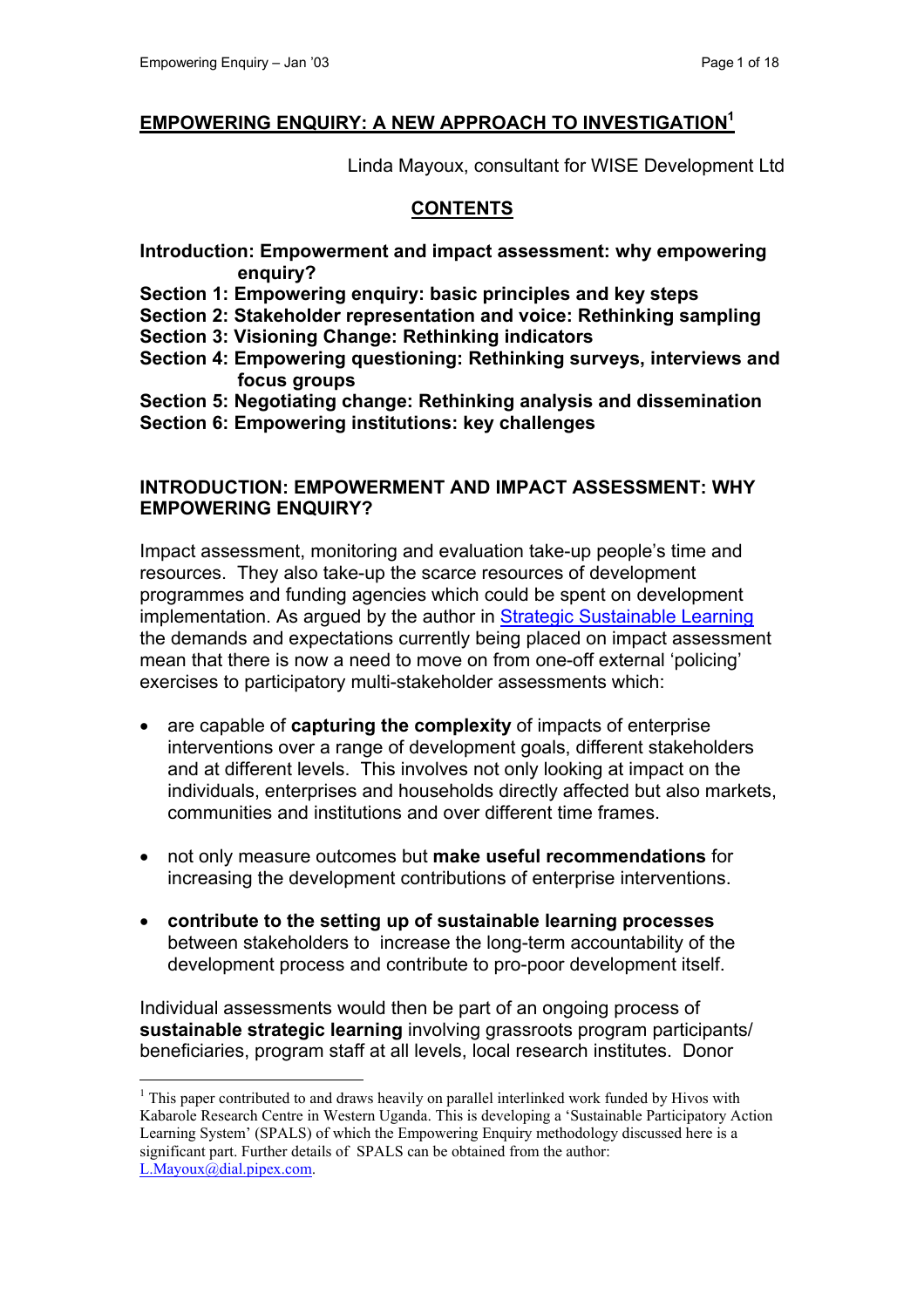reviews and evaluations would have Terms of Reference of donor reviews and evaluations ensuring that these costly exercises also contribute to existing Information Systems.

This paper discusses ways in which the investigation process itself can make a significant contribution towards empowerment and hence also towards poverty reduction, within the broader framework of strategic learning. It proposes a new approach to investigation processes and methodologies, called here 'Empowering Enquiry ' which would underlie investigation facilitated by external researchers and/or practitioners. The approach builds on discussions of methodologies and tools elsewhere on the EDIAIS web site<sup>2</sup> and brings them together into a series of practical steps. The approach discussed would not significantly increase time or costs of the investigation process. It requires rather:

- a **change in attitude and power relationships** throughout the investigation process
- a **rethink of the basics of investigation design**: selecting indicators, sampling, questioning procedures and analysis and dissemination.
- a **reversal of the sequencing of different methodologies**, with the main focus being on participatory methods supplemented by rigorous qualitative investigation. Quantitative survey methods would then be very carefully focused on specific practical issues arising where quantification of narrow indicators is needed, but credible impact chains and relevant indicators and sampling methods have been identified by the participatory and qualitative research.

The paper does not focus on ' empowerment impact assessment ' as such, although empowering inquiry can be used to assess contribution of development practice to empowerment processes. Frameworks for assessing women's empowerment are given elsewhere on this web site in [Poverty](http://www.enterprise-impact.org.uk/approaches/tsp/povelimempowerwomen.shtml)  [Elimination and the Empowerment of Women.](http://www.enterprise-impact.org.uk/approaches/tsp/povelimempowerwomen.shtml) The implications of Empowering Enquiry for grassroots-level participatory learning will be discussed in a separate forthcoming paper on the EDIAIS web site.

## **SECTION 1: EMPOWERING ENQUIRY: BASIC PRINCIPLES AND STEPS**

Empowering Enquiry assumes that the investigation process itself can contribute to empowerment. DFID's understanding of empowerment In relation to gender uses an interrelated set of three concepts: empowerment, equality of opportunity and equity of outcomes. It therefore balances the agency and choice dimensions of empowerment with broader concerns of balancing the rights of all individuals in society in accordance with justice and fairness. The aim is therefore not the empowerment of particular groups at the expense of others, but empowering those who are most vulnerable to challenge existing inequalities and injustice in a process of social

 $\overline{a}$ 

<span id="page-1-0"></span><sup>&</sup>lt;sup>2</sup> EDIAIS web site is at <u>www.enterprise-impact.org.uk</u>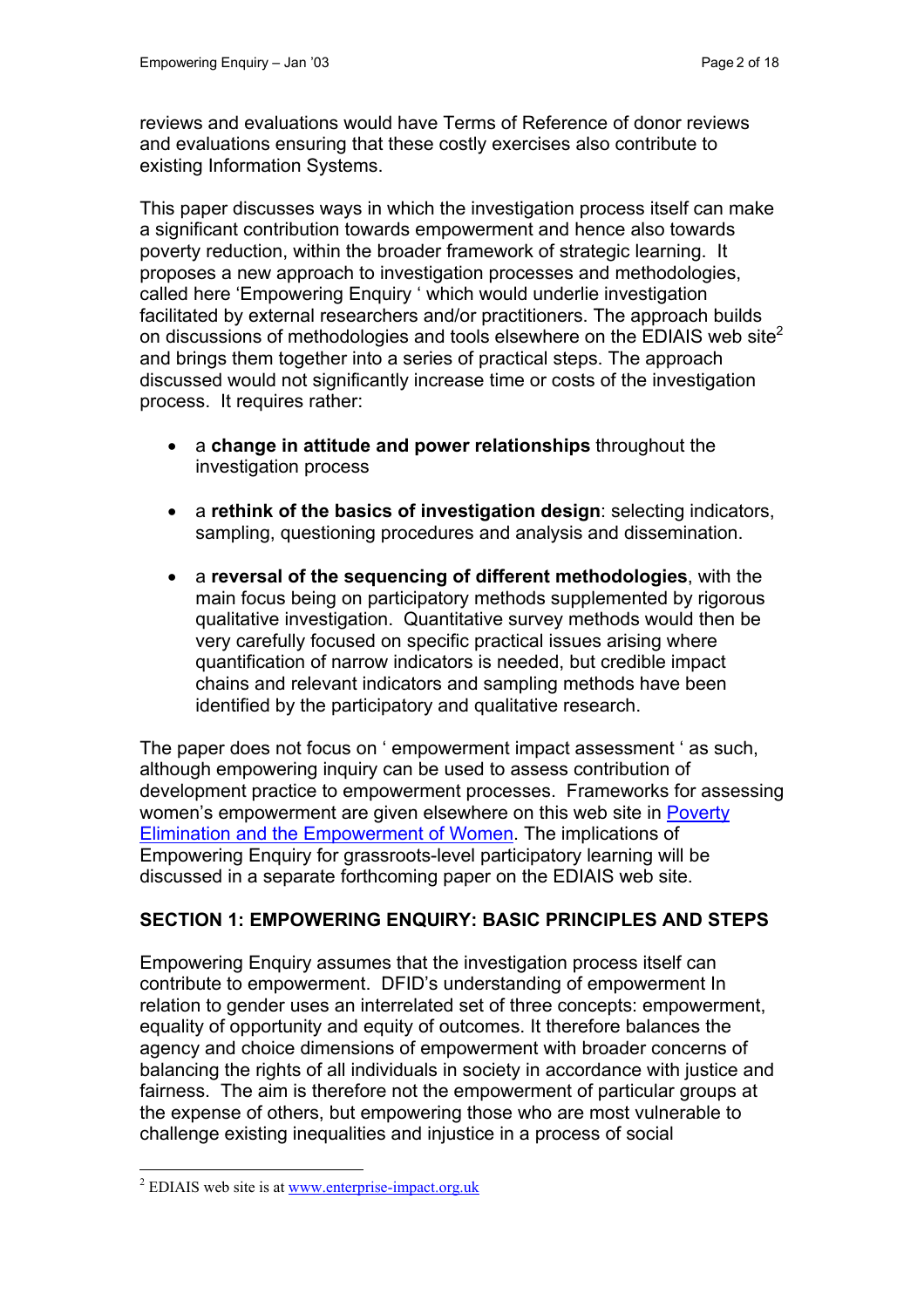transformation. There is also a clear role for development agencies and those currently with power in supporting the empowerment process through providing an enabling environment of equality and equity<sup>[3](#page-2-0)</sup>. In what follows these three interlinked principles of empowerment, equality and equity underlie the understanding of empowerment in relation to all dimensions of inequality and discrimination.

#### **WOMEN'S EMPOWERMENT, EQUALITY AND EQUITY: DFID'S INTERLINKED DEFINITIONS**

#### **EMPOWERMENT**

'individuals acquiring the power to think and act freely, exercise choice, and to fulfil their potential as full and equal members of society.' Following UNIFEM DFID includes the following factors:

- acquiring knowledge and understanding of gender relations and the ways in which these relations may be changed
- developing a sense of self-worth, a belief in one's ability to secure desired changes and the right to control one's life
- gaining the ability to generate choices and exercise bargaining power
- developing the ability to organise and influence the direction of social change to create a more just social and economic order, nationally and internationally.

#### **EQUALITY OF OPPORTUNITY**

 'Women should have equal rights and entitlements to human, social, economic, and cultural development, and equal voice in civil and political life'.

## **EQUITY OF OUTCOMES**

 $\overline{a}$ 

 'the exercise of equal rights and entitlements leads to outcomes which are fair and just, and which enable both women and men to have the same power to define the objectives of development'.

Source: DFID Target Strategy Paper *Poverty Elimination and the Empowerment of Women*

Empowering Enquiry aims to contribute to this process of empowerment in a number of key ways as indicated in Box 1. This builds on the DFID definitions and also Rowlands' definition of empowerment in terms of changes in power relations (Rowlands 1998). Firstly it aims to contribute to empowerment of participants through increasing their confidence, knowledge, networks and voice in decision-making. Empowering Enquiry also has potential to substantially improve relations between intervention participants, development practitioners and policymakers. It does however require commitment to a

<span id="page-2-0"></span> $3$  This relationship between "bottom-up" empowerment in relation to enterprise development is discussed by the author in more detail elsewhere (Mayoux 2003).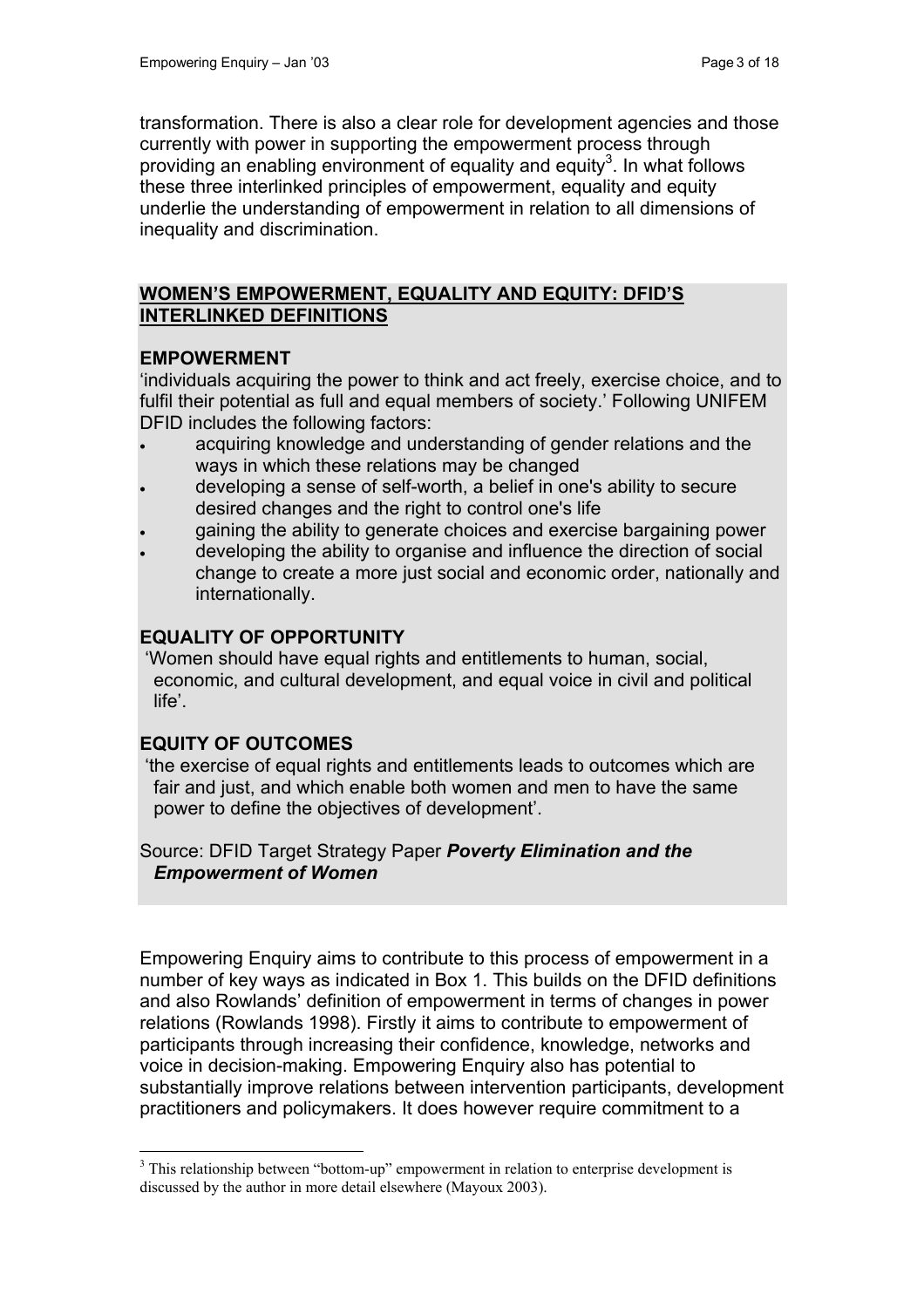number of underlying principles of mutual respect and equality between participants in any investigation and investigators. These are radically different from current common practice in much donor-led impact assessment, monitoring and evaluation. This includes a commitment to a broader process of empowerment and poverty reduction through including those vulnerable groups who may be excluded and/or further disadvantaged by the intervention.

## **BOX 1: EMPOWERMENT AND EMPOWERING ENQUIRY**

## **FOR PARTICIPANTS THEMSELVES**

#### *Power within*

- providing a forum for participants' articulation of their aims and objectives
- developing or reinforcing a sense of self-confidence and self-worth in what participants have achieved

#### *Power to*

- contribute to participants' knowledge and understanding of their choices and opportunities
- contribute to participants' knowledge and understanding of their constraints, including power relations
- contribute to knowledge and understanding of how these choices can be realised and these constraints overcome

### *Power with*

• providing a forum for networking as a basis for collective action for change

## *Power over*

- ensuring that the voices of the most vulnerable are heard and listened to
- increasing the awareness of the currently powerful of the results of their actions and behaviour and the need for change

#### **RELATIONS BETWEEN PARTICIPANTS AND DEVELOPMENT PRACTITIONERS AND POLICYMAKERS**

- increasing understanding of the needs, priorities and strategies of the people they are expected to serve
- increasing grass-roots understanding of programmes and policies
- increasing informed grassroots participation in decision-making
- increasing the motivation and job satisfaction of programme staff

## **UNDERLYING PRINCIPLES**

• All peoples' time is precious. People should benefit from the time they give to the action learning process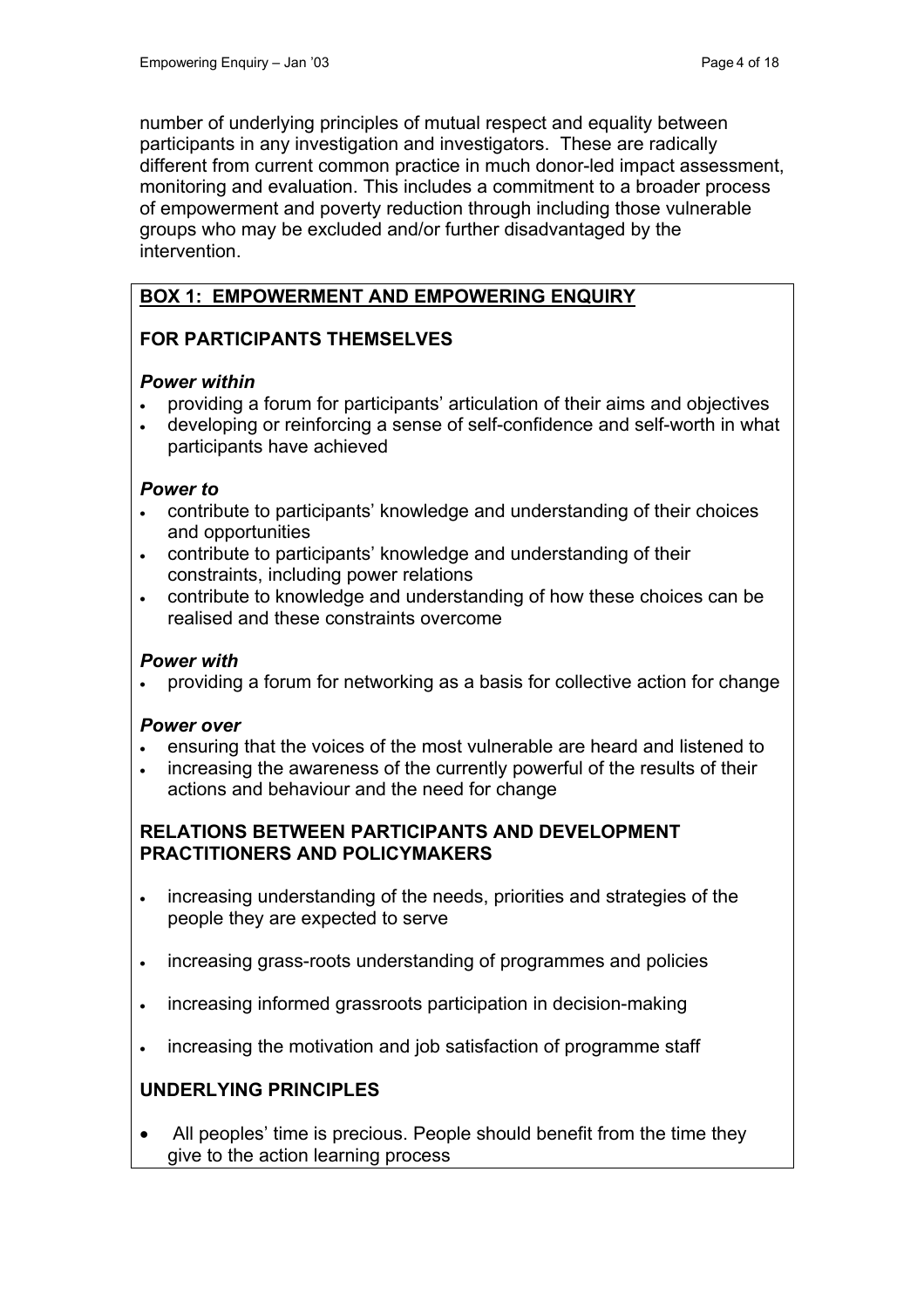- Any assessment full take full account of the development priorities of those whom the intervention is intended to benefit
- It is more useful and empowering to focus first on the positive and constructive before proceeding to 'problems' and 'challenges'. This encourages self-confidence, self-reliance and collective action rather than dependence.
- Any investigation must be guided by action priorities and linked to decision-making if it is to justify the resources and time diverted from development implementation
- Any investigation must be part of an ongoing action learning process and contribute to developing capacities and networks to this end.
- The voices of the poorest and most vulnerable must both heard and given priority at all stages.

The underlying principles of Enquiring Enquiry are not new. They echo the underlying reversal principles of participatory learning and action methods, (PLA) learning and prioritise use of [participatory methods.](http://www.enterprise-impact.org.uk/informationresources/toolbox/particmethods.shtml) They also draw on the elements of an organisational change methodology called Appreciative Inquiry. Here the focus is on starting with what people value and appreciate now, rather than starting from the stance that the world is overridden with 'problems'. This leads to a much more energised and grounded exploration of possibilities for change which is also more likely to enjoy consensus and be realised in practice.

## **PARTICIPATORY LEARNING AND ACTION: FOUR REVERSALS**

- **Reversals of frames:** a shift from the categories and values of outsiders to those of local people, enabling them to help define the frame of investigation
- **Reversals of modes:** the greater use of group work rather than individual informants; the use of visual rather than verbal techniques; and using comparison as a means of finding out quantitative data rather than direct measurement;
- **Reversals of relations:** establishing rapport and involvement with local people rather than reserve and distance from them;
- **Reversals of power:** enabling local people to enhance their own capacities for finding out and using and improving their own knowledge, rather than investigators extracting information for use elsewhere.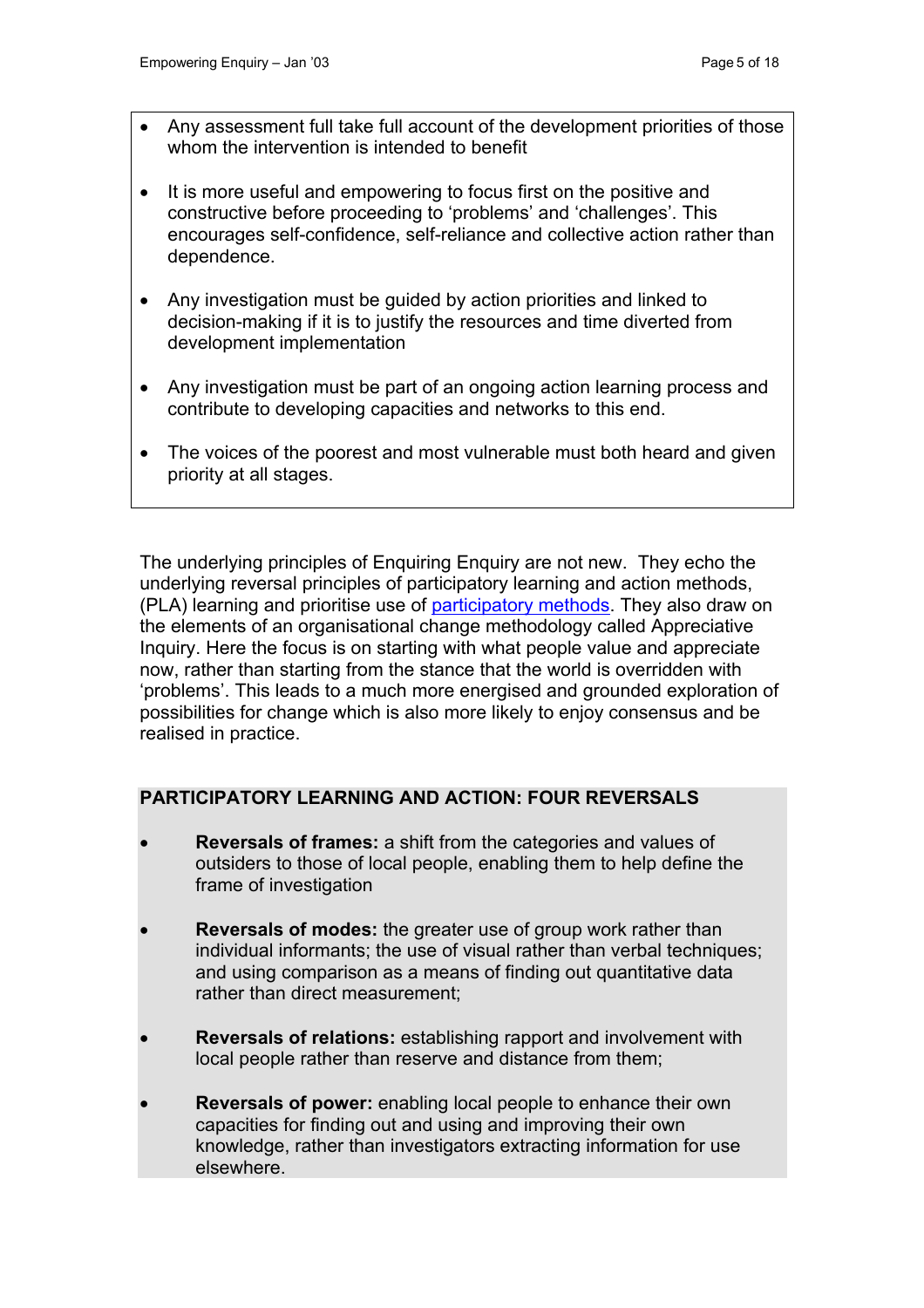### **APPRECIATIVE INQUIRY**

' Appreciative Enquiry ' is a methodology for organizational change. It was first formulated in an article by Cooperrider and Srivastava (1987) as a critique of what they termed a ' problem-centred approach ' to inquiry where the focus is on problems to be solved by a change agent whose main role is as problem finding, solution designer and prescription giver. Appreciative inquiry in contrast adopts an appreciative stance towards organisational change to lead to more innovative and long-lasting transformation. It consists of four main steps:

- **Discovery:** where bottom-up open interviews bring out stories of the 'peak moments of achievement' which the community or organization values most.
- **Dream:** where the interview stories are combined to create a new dream for the future.
- **Dialogue:** where all those involved openly share exciting discoveries and possibilities. Through this sharing of ideals social bonding and shared vision occurs.
- **Destiny:** construction of the future through innovation and action. Because the ideals are grounded in past realities, there is confidence to make things happen.

(Barrett and Fry 2002)

Empowering Enquiry combines the basic principles underlying these two approaches into a framework of principles and key steps which can be applied throughout a process of participatory action learning. It differs from Appreciative Inquiry in making a conscious effort to address issues of difference, conflict and power relations as well as valuing consensus and social inclusion. It differs from PLA in that it applies the same principles not only to participatory investigation, but also to qualitative and quantitative methods where these are necessary to address sensitive issues, investigate conflicts of interest and increase rigour and credibility.

## **BOX 2: EMPOWERING ENQUIRY: KEY STEPS AND CHECKS**

## **KEY STEPS**

1) **Stakeholder analysis** to identify lines of difference, consensus and conflict of interest: Who is to be empowered? What is the role of external agencies and the currently powerful? Who is to be represented in the investigation process?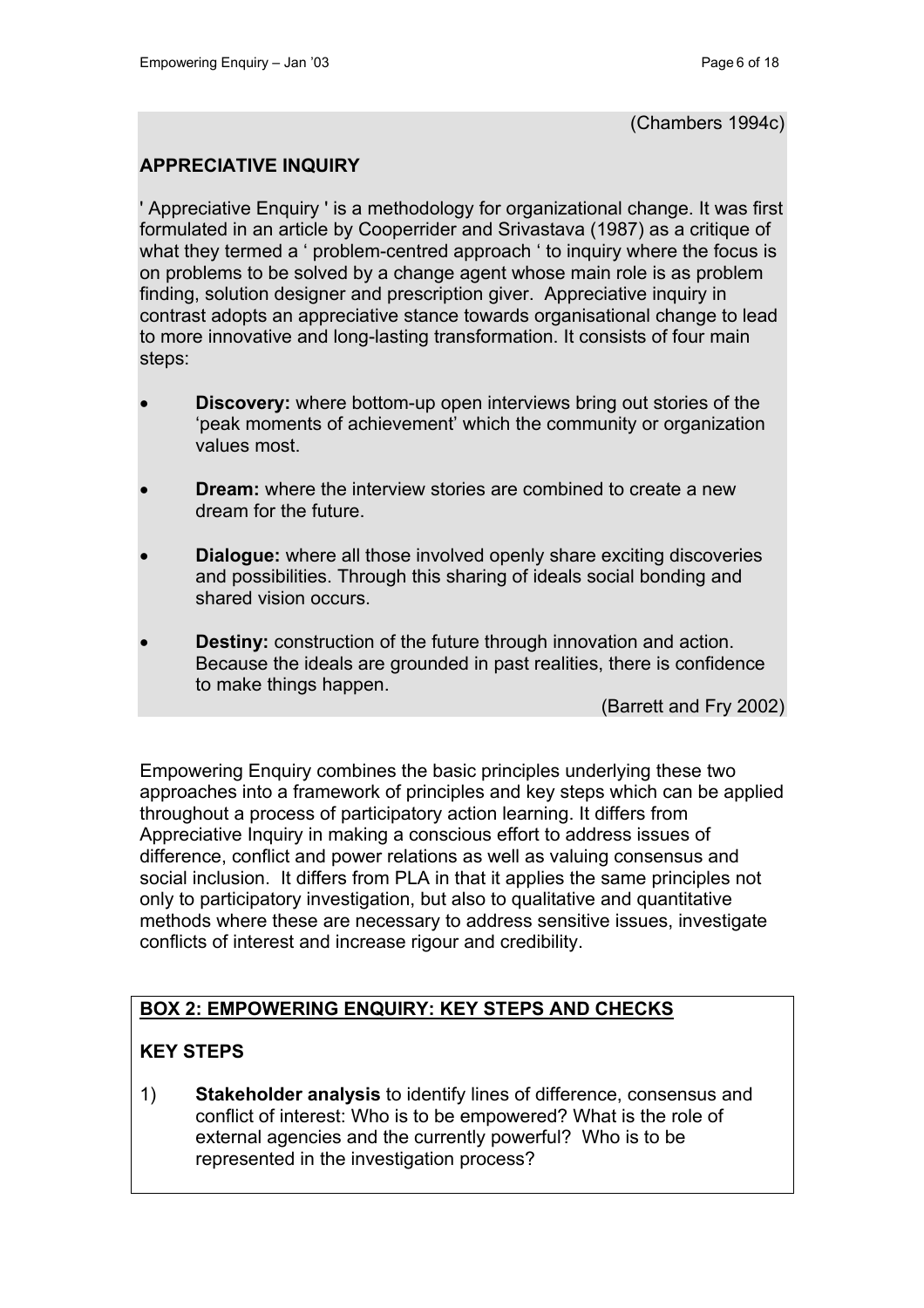Then with different key stakeholder groups:

- 2) **Visioning change**: What do people want to be changed?
- 3) **Appreciating achievements**: What positive changes are occurring and how?
- 4) **Identifying challenges:** What negative changes are occurring and what challenges need to be addressed?
- 5) **Exploring the future**: How can positive changes be further increased? How can negative changes be avoided? By whom?

Then bringing together different stakeholder representatives and ensuring that the poorest and most vulnerable are adequately represented and supported:

6) **Negotiating change**: How can the different views and potential conflicts of interest be negotiated in practical programme or policy change?

## **'CRYSTALLISATION' CHECK**

- 1) What are the precise practical questions and issues which the investigation is designed to address?
- 2) Why do we need to know? Who will use the information generated and how?
- 3) Are the methodologies, indicators, structures for representation and steps in investigation adequate to address these questions?
- 4) Are any of the questions or elements in the investigation redundant? Can they be omitted to decrease time and costs?

#### **EMPOWERMENT CHECK**

- 1) Does the investigation process really build the capacity, skills and learning of programme participants and increase their understanding?
- 2) How is learning linked to action?
- 3) Are the most disadvantaged and vulnerable stakeholders adequately represented at all stages?

The different key steps are discussed in more detail below. The initial basis of the investigation is the use of well-established participatory methods in a series of participatory workshops with key stakeholders. Depending on the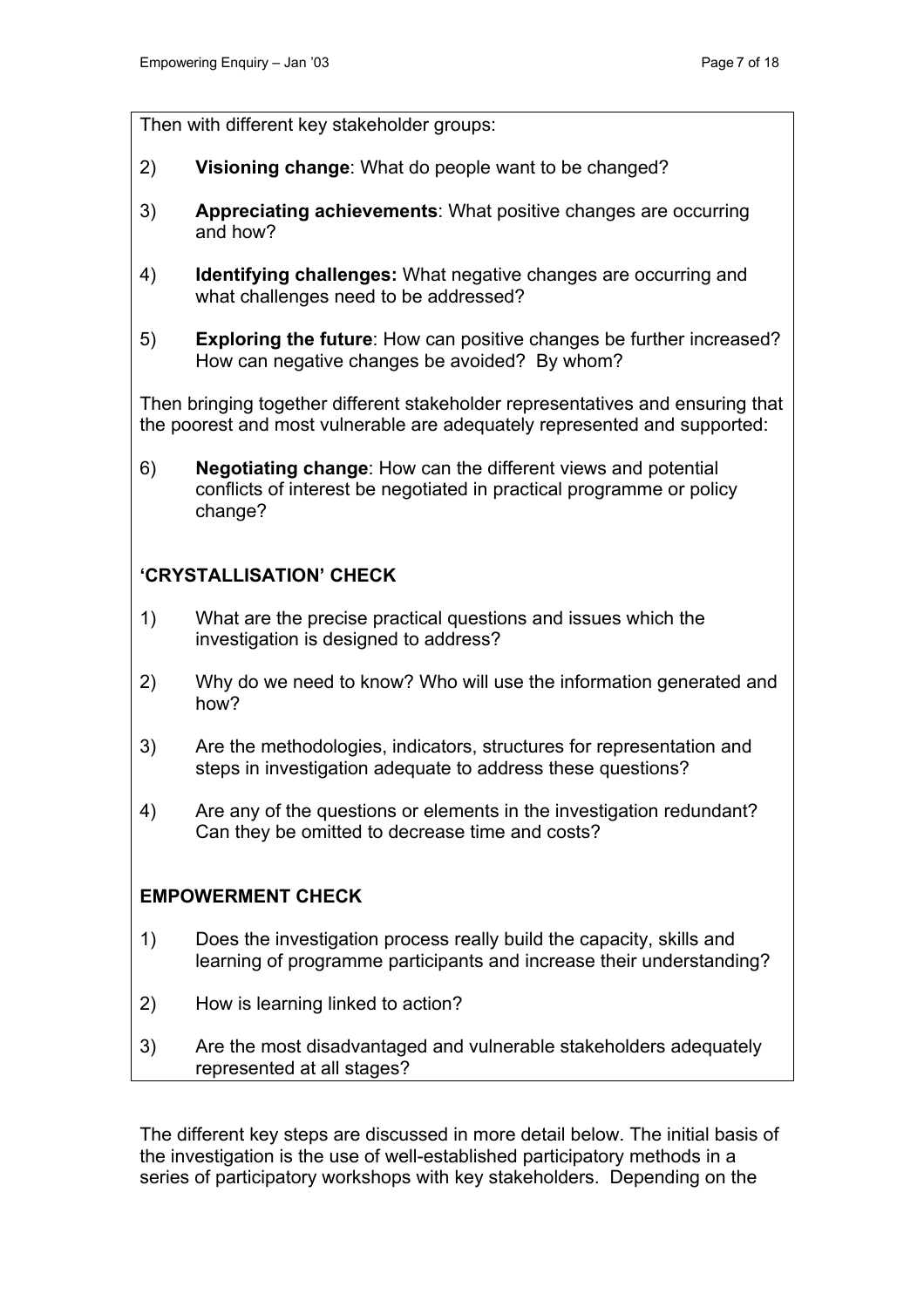nature of the particular investigation and the outcomes of the participatory workshops, qualitative and quantitative methods would then be specifically focused on particular areas of enquiring arising. At each stage the aim is to obtain reliable information relevant to different stakeholder groups, but prioritising the poorest and most disadvantaged. In order to ensure clarity and focus on practical outcomes, there is a need for a series of ' crystallisation checks '. At all stages there is also a need for an 'Empowerment Check ' questioning both methods and details of design in order to ensure the investigation is empowering particularly for the most disadvantaged and vulnerable stakeholders.

#### **SECTION 2: STAKEHOLDER REPRESENTATION AND VOICE: RETHINKING SAMPLING**

Empowering inquiry is concerned with:

• *ensuring representation of different stakeholders in both the assessment process and decision-making* in order to link impact assessment with practice and policy.

and particularly with:

• *countering the inherent biases against the poorest and most disadvantaged individuals and communities* whose views and participation are essential to reaching credible and reliable conclusions about policies for poverty elimination.

Preceding and paralleling the investigation itself, therefore, there needs to be a progressive investigation of differences and potential conflicts of interest between stakeholders to:

- identify and define the characteristics of primary, secondary, institutional and key stakeholders;
- assess the manner in which they might affect or be affected by the programme/project outcome;
- understand the relations between stakeholders, including an assessment of power relations and the real or potential conflicts of interest and expectation between stakeholders;

Stakeholder analysis is summarised Box 3 and described in detail elsewhere on this web site in [Stakeholder analysis](http://www.enterprise-impact.org.uk/informationresources/toolbox/stakeholderanalysis.shtml). The first stage is preliminary stakeholder analysis to identify the main stakeholder groups relevant to the investigation. It is important even at this stage to go beyond simplistic analysis in areas like gender difference to look at differences between women. It is also important to identify very vulnerable secondary stakeholders. The second stage is to assess the capacity of different stakeholders to participate followed by analysis of the information needs of the different stakeholders,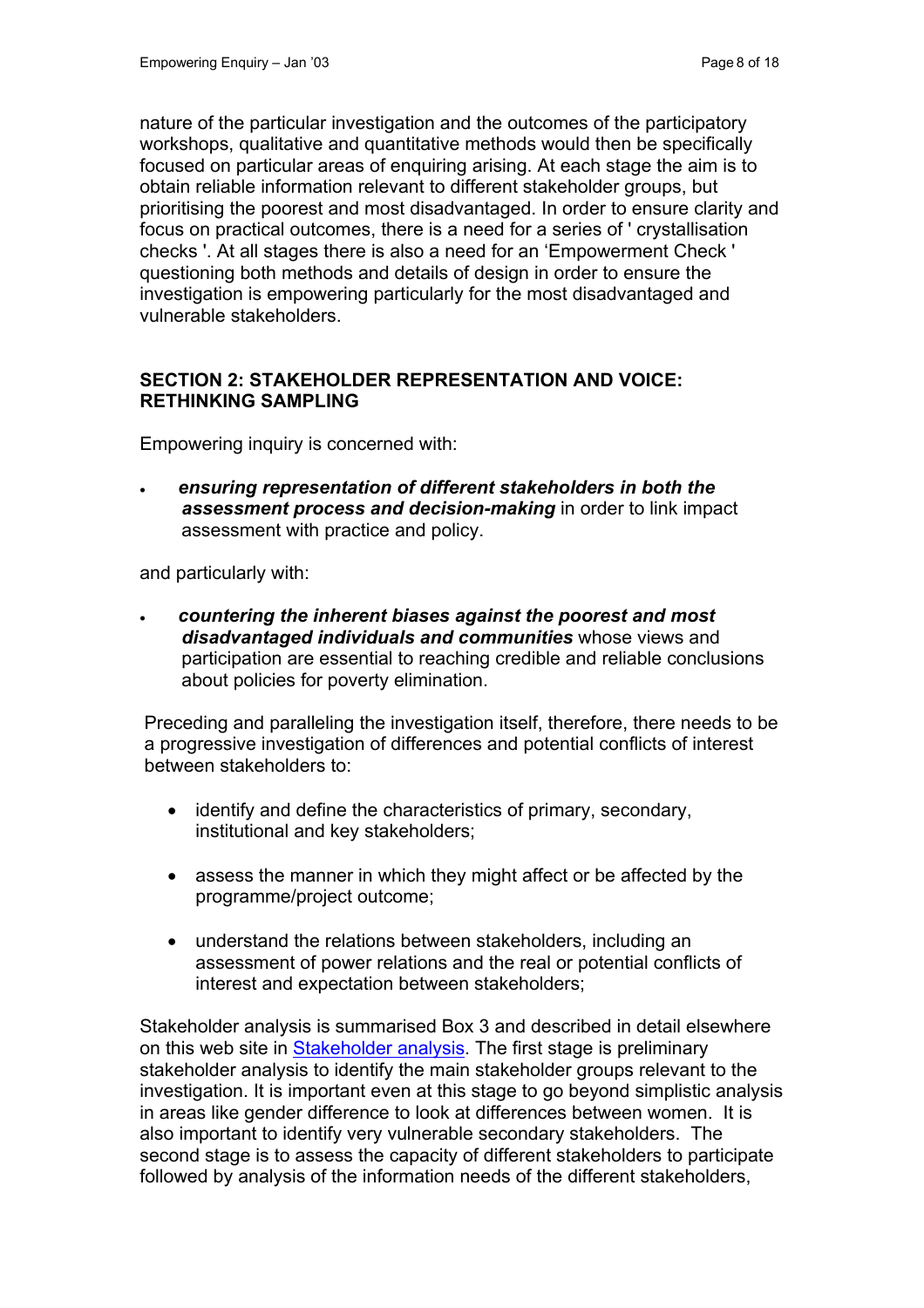their potential contribution to the investigation and any support or facilitation which may be required for these. This stage must include identification of any other key secondary and institutional stakeholders with power and influence who need to be included in the investigation process in order to either get reliable information or ensure that policy recommendations are implemented. The investigation must then progressively identify and analyse not only dimensions of difference, but potential conflicts of interest relevant to how the intervention is affecting people's lives and how it can be improved.

# **BOX 3: STAKEHOLDER ANALYSIS**

# **1) PRELIMINARY ANALYSIS**

Who are the:

- *primary stakeholders*: those who are the envisaged beneficiaries of a project
- *secondary stakeholders* affected by the project: those who are not directly targeted but in the same households, communities or markets as the primary stakeholders
- *institutional* stakeholders involved at different stages of implementing a programme or policy e.g. donors, local government staff, trades unions, banks, Ministry of Finance, local government, export promotion agencies, business service providers

Who are the **key stakeholders:** those who can significantly influence the project, or are most important if the project's objectives are to be met. These may be primary, secondary or institutional stakeholders.

#### **2) IDENTIFYING INFORMATION NEEDS AND INFORMATION CONTRIBUTIONS**

- What are the main information needs of each stakeholder in relation to the particular issue involved?
- What are the main information contributions?
- What are the main forms of support needed in order to address these needs and facilitate these contributions?

## **3) PROGRESSIVE INVESTIGATION OF DIFFERENCE AND CONFLICT**

- What are the main dimensions of difference between these groups?
- Are there any further differences within these groups?
- Which are the main potential lines of conflict of interest?

This stakeholder analysis then underlies the design of participatory workshops and sampling methodology in qualitative and quantitative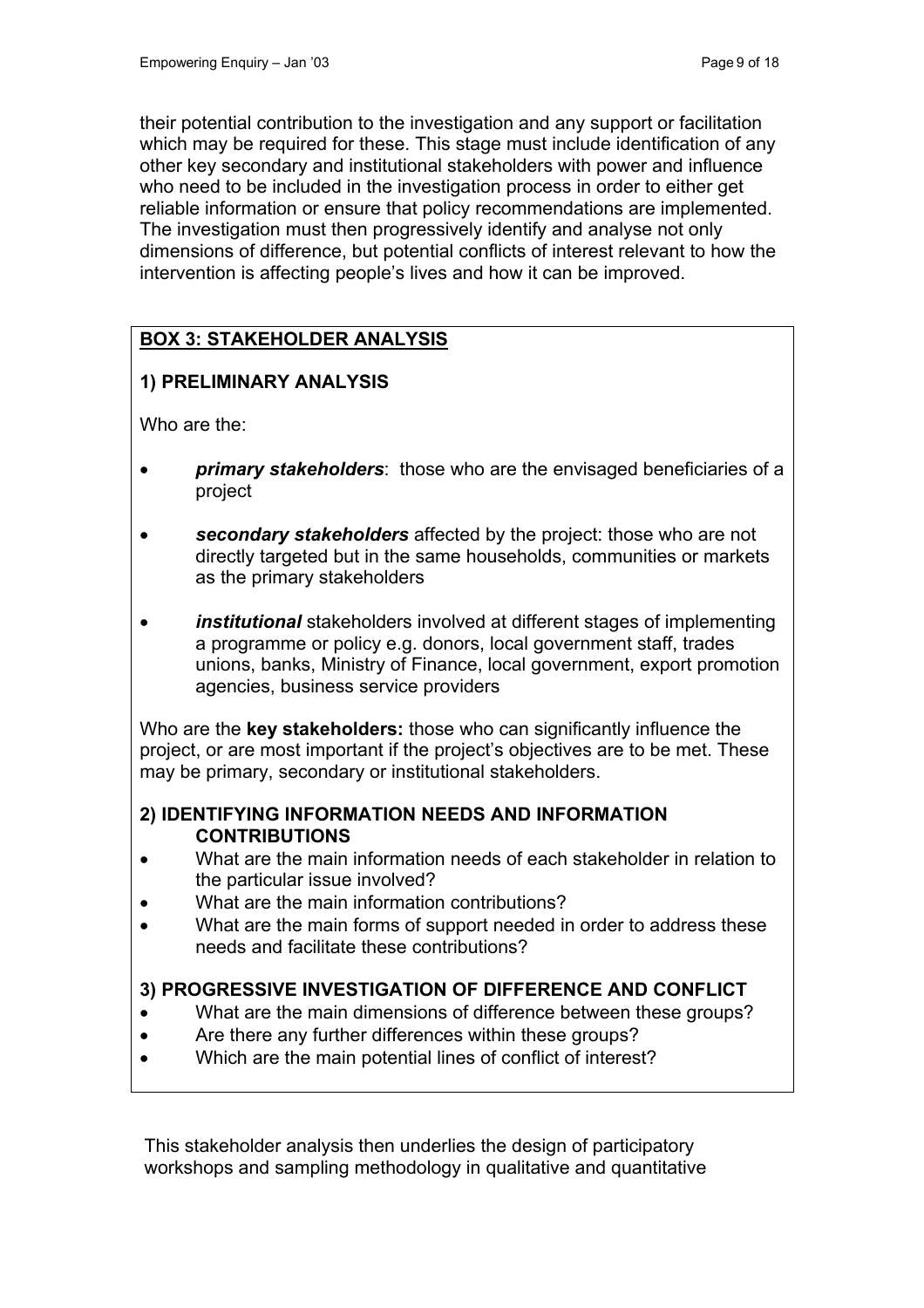investigation. As the main aim is to ensure representation and voice and counter bias against the poorest and most vulnerable stakeholders, [sampling](http://www.enterprise-impact.org.uk/informationresources/toolbox/sampling.shtml) is mainly purposive rather than random.

Statistical random sampling is only used where it is absolutely necessary because of serious shortcomings. The small samples possible within limited budgets rarely permit the type of complex analysis needed in order to reach realisable and credible practical recommendations. The small print in most impact assessments indicates that even for small samples randomness is rarely achieved. Those originally selected who are least likely to be interviewed are often the most vulnerable: migrant workers, women who have been divorced and sent away, children sent to work for relatives and so on. Where statistical sampling methods are used it is important to go beyond simple aggregation to careful analysis of statistical differences to identify those differences which are likely to be the most important for practical improvement.

## **SECTION 3: VISIONING CHANGE: RETHINKING INDICATORS**

As discussed elsewhere on this web site in [Selecting Indicators](http://www.enterprise-impact.org.uk/informationresources/toolbox/selectingindicators.shtml) there are no blueprint recipes for selecting indicators, no easy checklists which can be assumed to yield relevant, credible and useful information for all purposes in all contexts:

- *any indicators are inevitably partial and selective.* This is as true of economic indicators as social indicators, as true of quantitative as qualitative ones. The selection of any particular set of indicators from the total possible range of relevant indicators is inevitably based on an underlying theoretical, and often political, understanding of what types of impacts are important.
- *different stakeholders will have differing priorities*, different levels of knowledge and ability and/or willingness to respond. There are inevitably tricky questions about how the relative significance of indicators is to be weighted and trade-offs to be assessed.
- the *selection of impact goals is inevitably a political process*. This is as true of economic goals like poverty reduction as it is of social goals like empowerment.

The key task in selecting indicators is not therefore to attempt to provide a total picture of 'reality ' where all possible impacts are rigorously quantified. This is impossible even in large-scale longitudinal academic research. Nor is it to narrow down the numbers and types of indicators in a preconceived straightjacket. This is unlikely to yield credible or useful information for policy improvement. The key tasks are rather how to make the selection of indicators and their analysis:

- *more useful*
- *less arbitrary*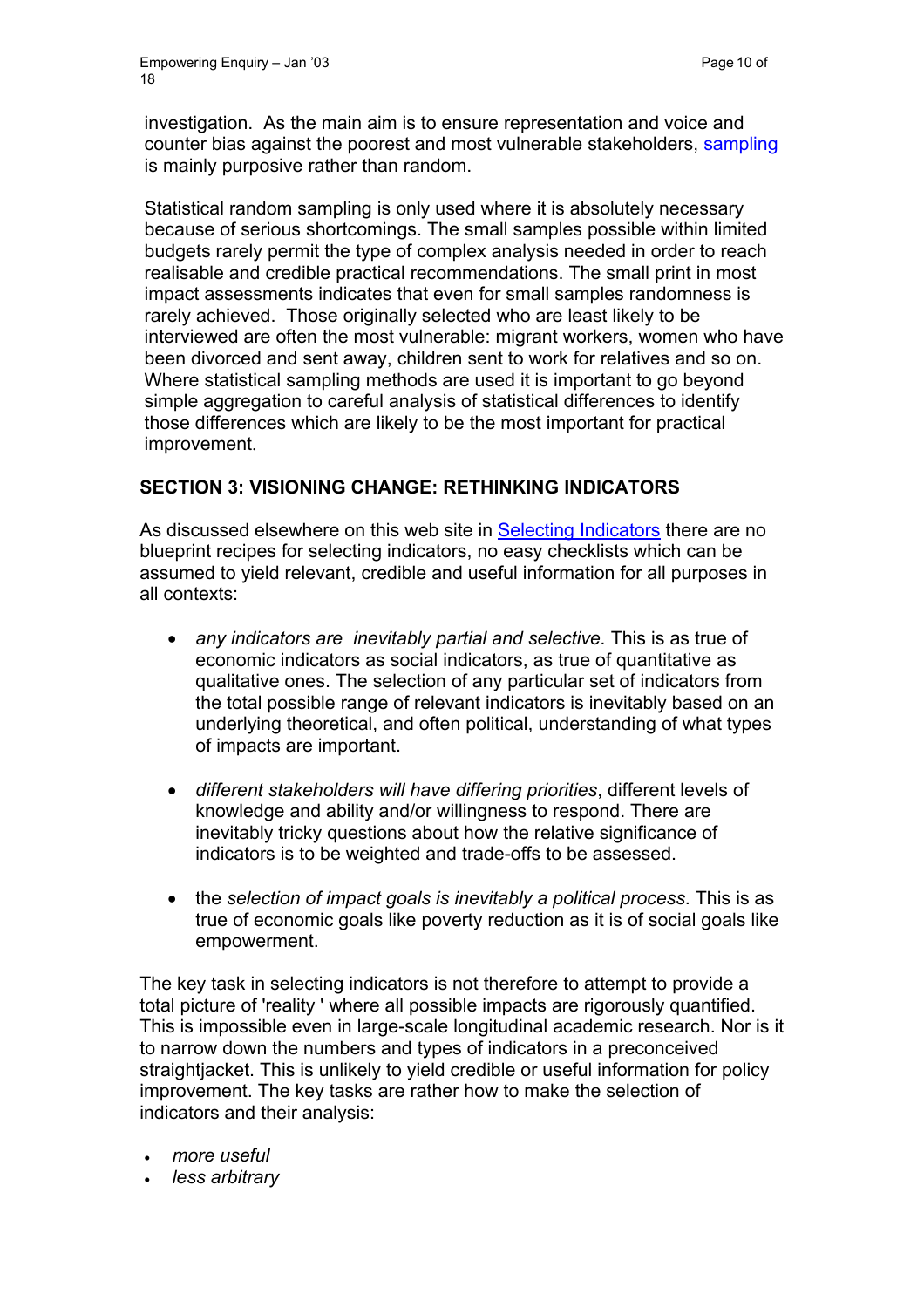• *more accountable.*

This must be done in relation to:

- a *credible model and set of hypotheses* about the ways in which particular interventions fit into and contribute to a complex process of change
- the *aims, needs and aspirations* of those which the intervention is intended to benefit

In Empowering Enquiry the starting point is an open-ended scoping of development goals which can then be progressively refined into different types of indicator. This is similar to 'indicatorless reporting' (Davies 1998). It can be done by any of the methods indicated in Box 4, or by standard participatory preference ranking and preference matrices. It should be done with different stakeholders to clarify differences and potential conflicts in expectations. Throughout this process facilitators must be aware of the dimensions of difference and power relations identified in the stakeholder analysis.

## **BOX 4: VISIONNING CHANGE: DIFFERENT METHODS**

## **'DARING TO DREAM': CROSSING THE RIVER**

In a focus group bringing together one or more selected stakeholder representatives, 10 wavy lines are drawn on the ground representing a river. Participants are asked in stages:

- How would you characterise success? (e.g. a healthy community, a good group, a successful enterprise, good household relations)
- How would you characterise failure? (e.g. a destructive community, a weak group, a failing enterprise, bad household relations)
- If these two poles are seen as extremes with ten rivers to cross between them, where do you think you would place yourself?

The different characteristics and discussion are noted and analysed, including differences of opinion between individuals and stakeholder groups.

Source: Gupta 2002

## **DRAWING CHANGE**

Here individuals or stakeholder groups are asked to draw contrasting images of success and failure e.g. a successful entrepreneur/failed entrepreneur, powerful woman/subordinate woman, rich man/woman or poor man/woman. Discussions justifying particular characterisations used and differences of opinion are noted and analysed.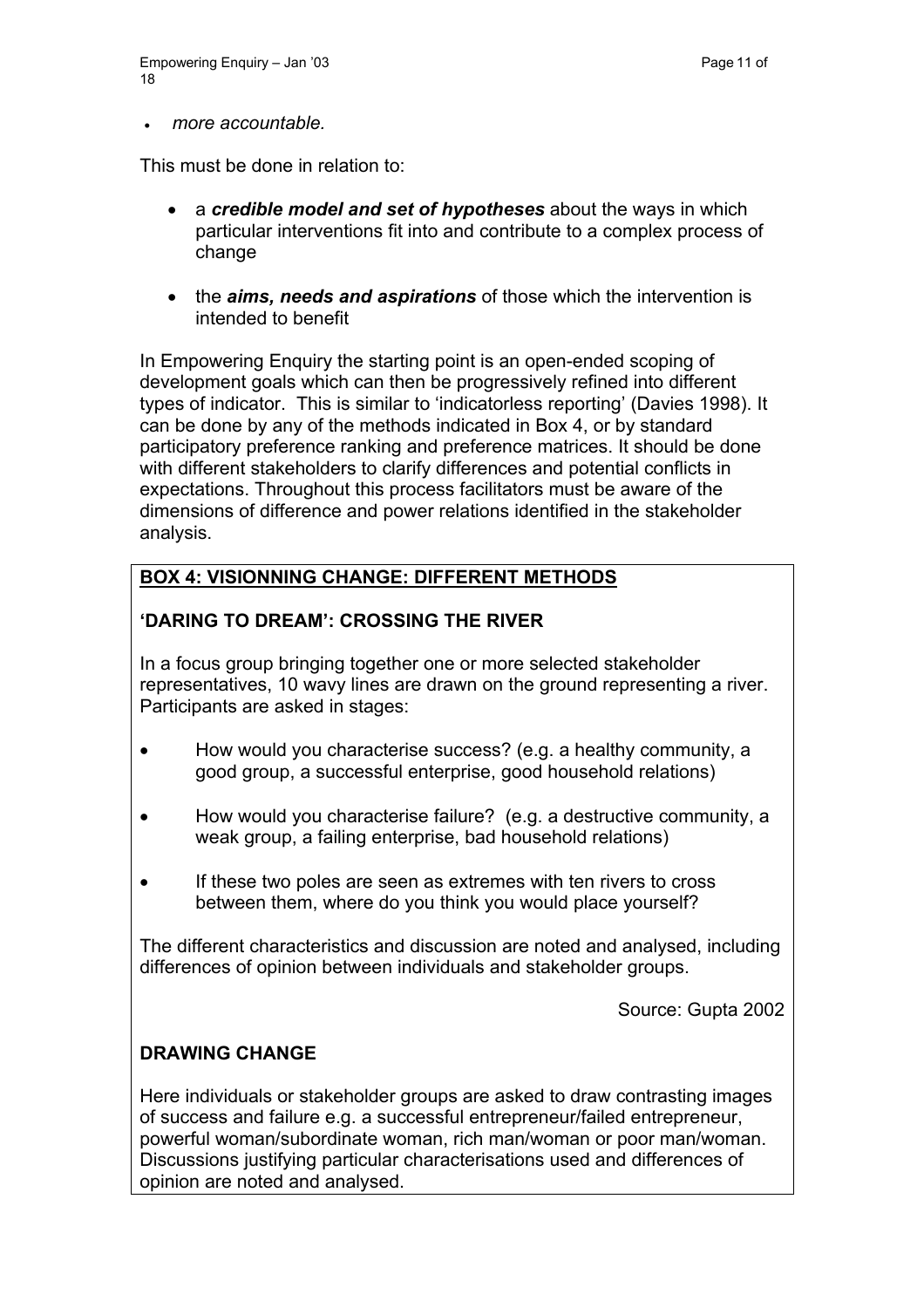## **OPEN SPACE BRAINSTORMING/DRAWING**

This method is particularly suitable for large workshops. At least four blank sheets of paper are pasted on different walls of a room to allow at least two different opinions of success and failure. People are then asked to wander around each of the sheets and contribute to discussions. On each sheet either characteristics of success or failure are listed and/or drawings are made. A 'silent' moderator for each flipchart, or participants themselves, would note why particular characteristics are chosen, by whom, and differences of opinion.

The focus of empowering enquiry is on increasing people's awareness of the range of choices and opportunities and making these visible and articulated in order to identify indicators of change relevant to primary stakeholders, including the poorest and most vulnerable. However differences and potential conflicts of interest are likely to affect which views can be openly expressed in public gatherings, the ways in which consensus is reached, and hence any analysis, practical outcomes or conclusions. The focus on participation does not therefore preclude comparison of the outcomes of visioning exercises with indicators derived from external analysis. These can be introduced into the process once participants have had the full opportunity to express spontaneous views. The importance of introducing indicators and issues based on external analysis is indicated by the experience of a participatory lateral learning process in Gujarat facilitated by ANANDI and a network of other NGOs.

ANANDI works with the poorest women of the tribal and other backward communities in Saurashtra and Panchmahals-Dahod district in Gujarat. A key initiative was a 'mela' (fair) in 1999 bringing together over 600 women leaders from 211 SHGs and NGO organizers. The mela was designed to provide a forum for:

- Sharing experience on women's journey of self development and community development
- Giving women's collectives exposure to a wide range of strategies for securing basic rights
- Initiating a process of horizontal networking between rural women's groups

The objective was to highlight issues concerning women, highlight the contribution made by SHGs in development, showcase positive trends and emerging role models, disseminate strategies used by mandals/ sanghatans to address concerns and counter mainstream patriarchal stereotypes about what constitutes women's development. Above all, it was an effort to provide a platform where information, experiences and perspectives of the SHGs/mandals combined to give them an enhanced understanding of their mandate.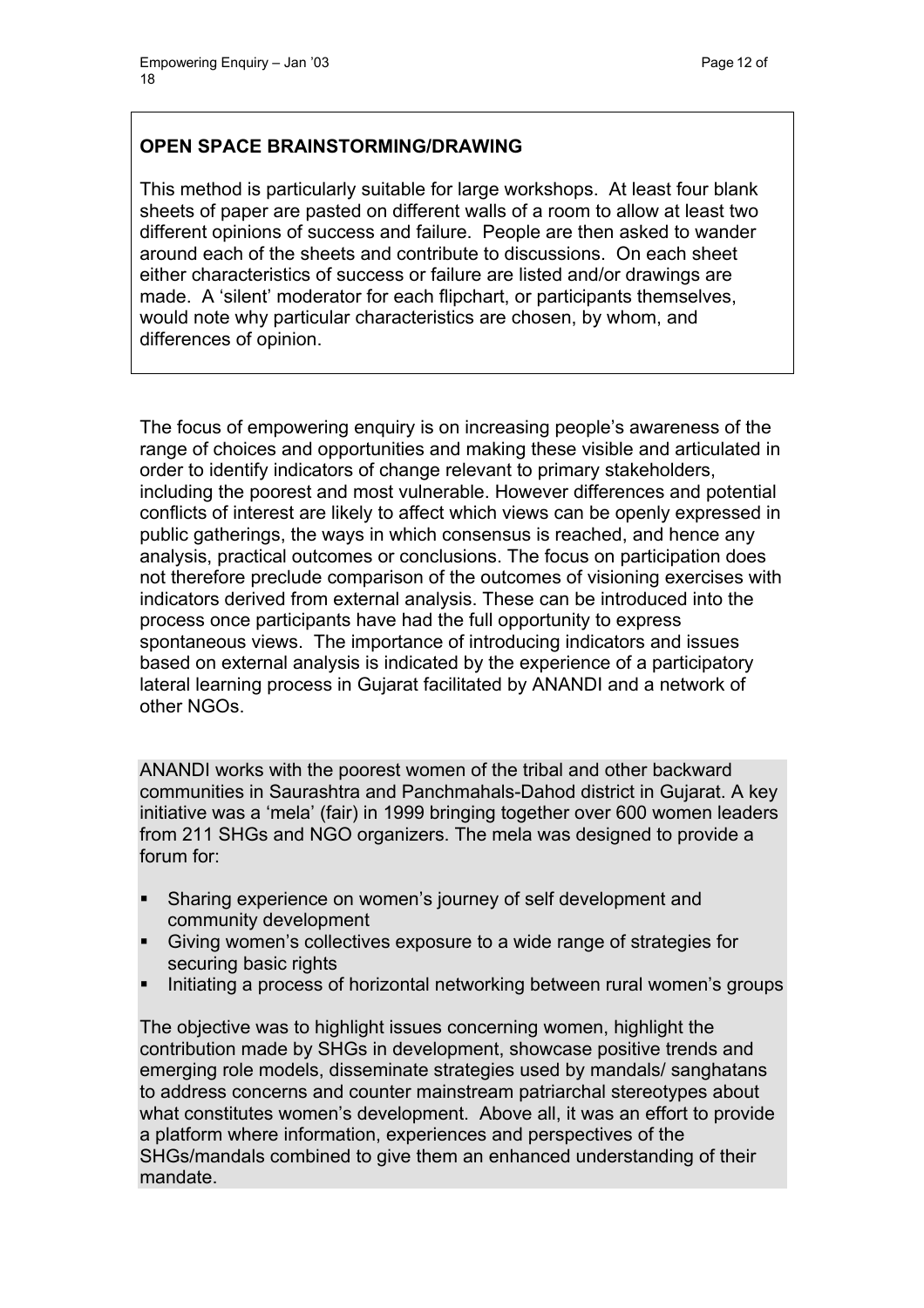A list of problems facing poor women was drawn up after consultation with field workers and from secondary sources (See Box 1). In the preparatory phase, listing untouchability, alcoholism and violence against women had raised some debate amongst members of the organising committee. The NGO representatives felt that women would not list these problems as they belonged to new groups and would feel hesitant about discussing sharing these issues. After much discussion, it was felt that only if this opportunity was given to women would the extent of these problems amongst the SHGs be clear. Although women hardly ever articulated these social problems in the group meetings, in the large gathering a large number of SHGs identified violence against women, alcoholism and untouchability as priority concerns.

Source: Dand 2002

## **SECTION 4: EMPOWERING QUESTIONNING: RETHINKING SURVEYS, INTERVIEWS AND FOCUS GROUP DISCUSSIONS**

Reliability of information is frequently a problem in any investigation, whichever methodology is used – see [Collecting Information](http://www.enterprise-impact.org.uk/informationresources/toolbox/howdowefindout.shtml). This is particularly the case where investigation is explicitly and directly linked with practical changes within programmes or policies. Those questioned may falsify information depending on what they expect the outcomes to be. It is therefore crucial that if direct linkages between the assessment and outcomes is to be made, that the importance of obtaining accurate information is stressed. Where no direct outcome is likely for the particular respondents concerned, this should be made clear to them from the outset and their participation in the investigation must be encouraged through other means. Where very detailed information is needed on particular topics, the reasons for such detail must be explained to respondents.

In Empowering Enquiry the aim of the investigation is not only to obtain reliable information relevant to the practical issues being addressed, but also to increase the understanding of participants about their situation and how to change. This can be done in different ways depending on the particular issues, the people involved and the wider context. The underlying principle is however that if people are giving up their time and energy to try and answer questions in sufficient detail to be useful, they themselves should also benefit. Direct benefit from programmes or policy improvement may not materialise for various reasons. Nevertheless, it is possible to design questionnaires, interviews and focus group discussions in such a way that people that people learn immediately from this process. It is also important that possible ways forward are discussed with different stakeholders in order to make any recommendations made by the investigation more realistic, systematic and accountable.

Building on Appreciative Enquiry methodology, the starting point for questioning is a discussion of what people think they themselves and the programme have achieved. This in itself is likely to highlight what people are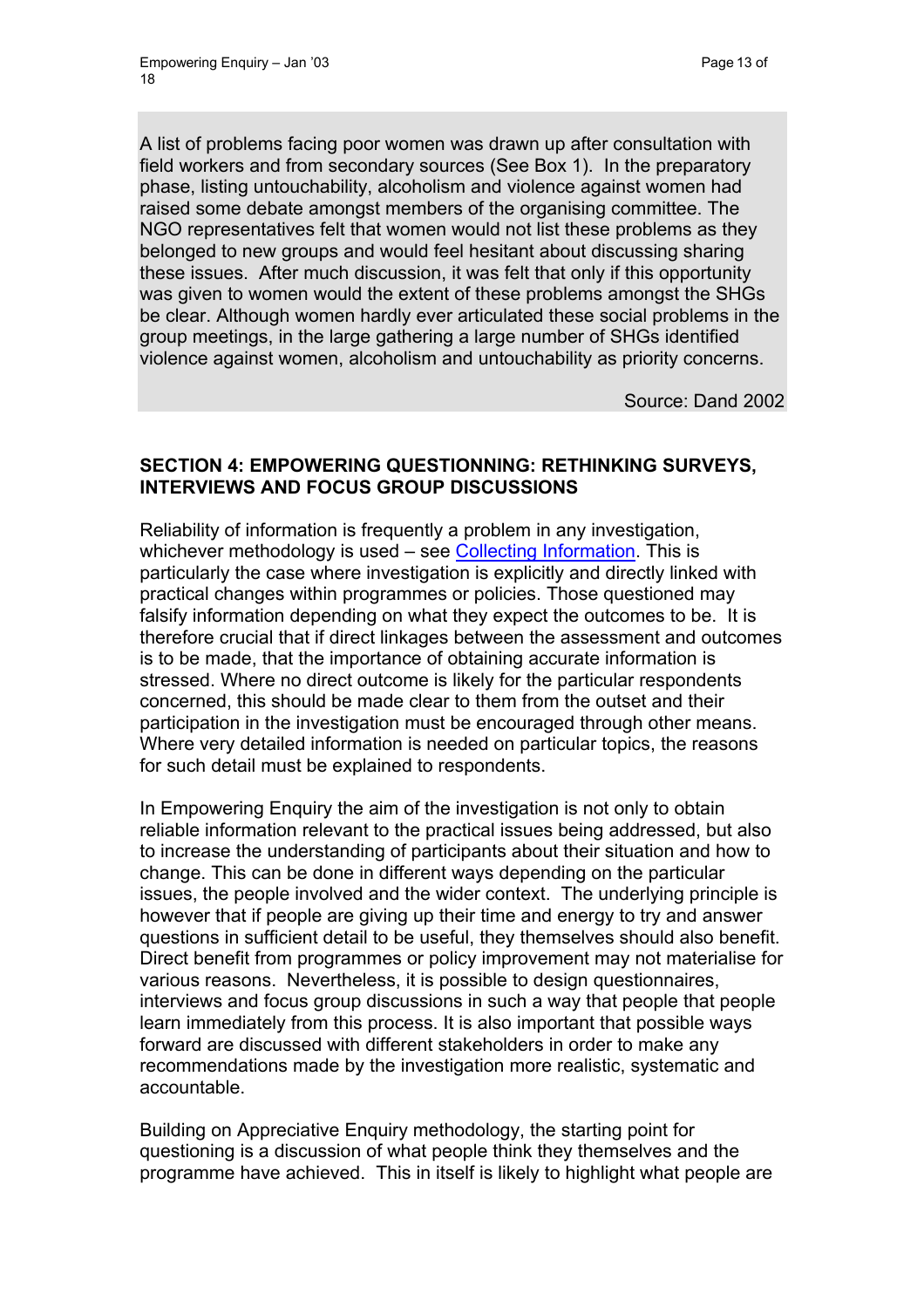actually aiming at and what they value most. This line of questioning then leads into more detailed discussion of things which still require to be addressed. The main focus initially is however not on what outsiders can or should do, but what people themselves have tried to do or could do. This creates confidence in people's own strategies and initiatives rather than assuming that development interventions are the main forces for change in people's lives. This in turn prevents raising unrealistic expectations from the investigation. All these stages should start off with open-ended questions, but could then refer to a checklist derived from the visioning exercises and/or any parallel enquiry with other stakeholders and/or secondary sources with brainstorming by practitioners and policymakers.

# **BOX 5: EMPOWERING QUESTIONNING: STAGES OF ENQUIRY**

The individual or group are asked the following open-ended questions but with wording adapted to specific subjects e.g. community development, group activities, enterprise development, household relations. This questioning can be immediately preceded by the visioning exercise above and/or the answers to the open-ended questions compared with a checklist of indicators/issues identified in previous visioning with different stakeholders.

## **1) APPRECIATING ACHIEVEMENTS**

- What are the key things you think you have achieved?
- How far and in what ways do you think the programme intervention has helped you?

# **2) CLARIFYING CHALLENGES**

- What are the main things you would like to change?
- What has been stopping you from changing them in the past? (This could lead into problem tree analysis –see [Thinking Through](http://www.enterprise-impact.org.uk/informationresources/toolbox/thinkingitthrough.shtml)  [Diagrams](http://www.enterprise-impact.org.uk/informationresources/toolbox/thinkingitthrough.shtml).

# **3) EXPLORING THE FUTURE**

- What steps do you think you could take to achieve your dream and/or address these challenges?
- What do you think other people in your household and community could do?
- Are there any wider changes needed e.g. in society, attitudes, legislation etc
- Are there any things which you think the programme/policy makers could do?
- Do respondents have any questions or worries which need to be addressed in follow-up? E.g. the need for confidentiality, timing etc.
- Do respondents have any suggestions as to how the policy recommendations they suggest could be implemented? How will this be followed up?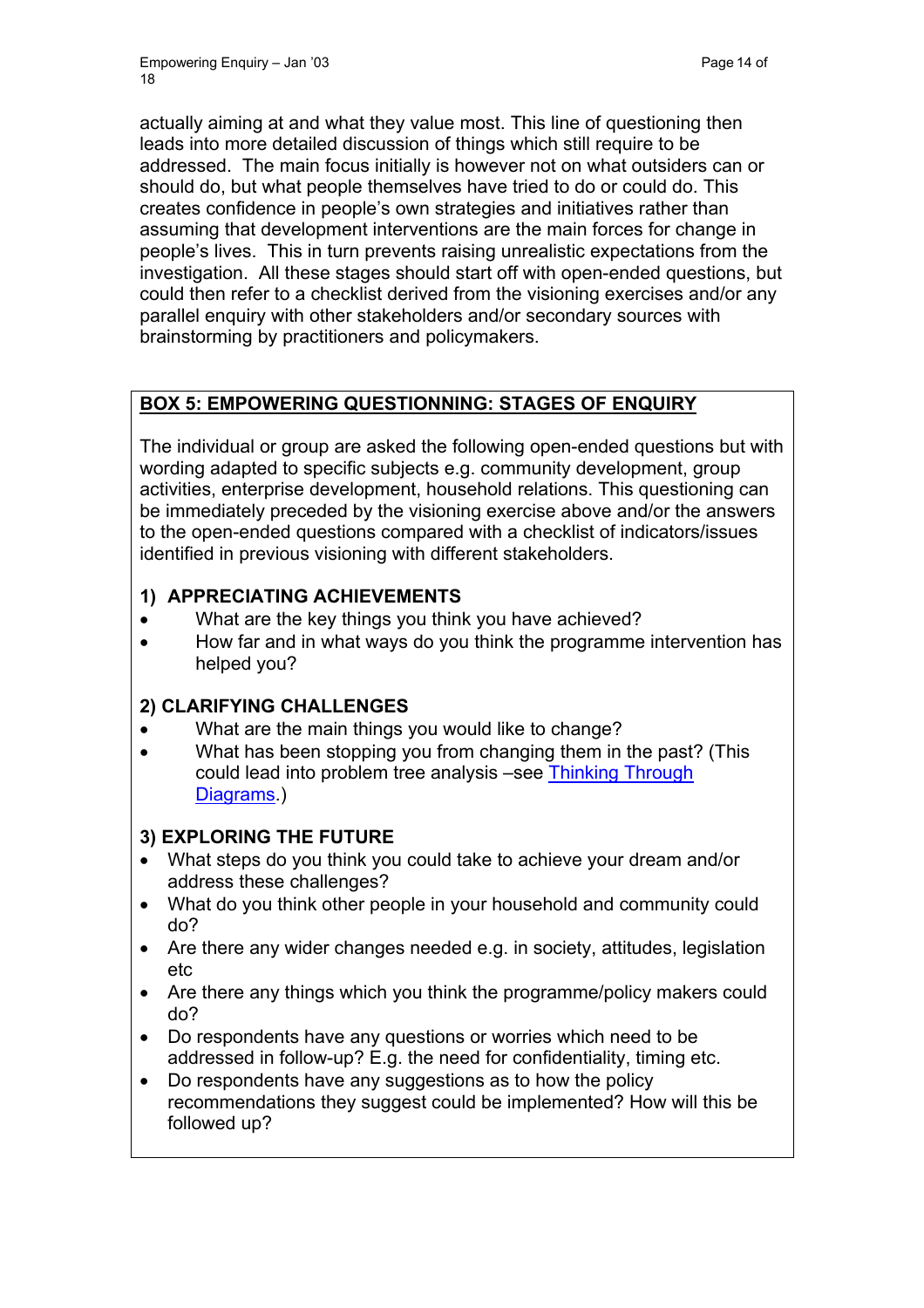If these steps are followed by investigators or facilitators with good interpersonal skills, then the discussions should of themselves be useful and interesting to respondents:

- It helps people to appreciate their achievements and feel good and confident about what they have already done, however great their problems may be
- It also clarifies where people wish to go next and their priorities for change
- It clarifies why they have already not been able to get there
- It begins by identifying what they themselves and others around them can do before looking at how external interventions can support this process.

This is particularly the case with participatory focus groups.

Whatever methods are used Empowering Enquiry, like all questioning. requires good interpersonal skills on the part of the investigating agencies and also an understanding of context. It requires:

- treating all respondents and their needs with respect and appreciating their generosity in giving their time for the assessment
- sensitivity to the respondents' mood, body language and time constraints and to the different cultural norms that may shape these;
- making interviews and discussions fun through using humour and personal experience to lighten up long list of questions, bring up sensitive issues or to challenge a response
- respect for any fears or reservations which they may have about potential outcomes from the investigation.

Where very detailed information is needed, there are ways in which questions can be structured in order to increase people's understanding of their situation and possible options for change.

#### **SECTION 5: NEGOTIATING CHANGE: RETHINKING ANALYSIS AND DISSEMINATION**

Many monitoring and evaluation exercises or impact assessments have little influence on practical change within projects, programmes of the policy environment. This is partly because analysis and dissemination are often seen as a one-off event, rather than a strategic and ongoing process which progressively involves all or most key stakeholders. It is only through the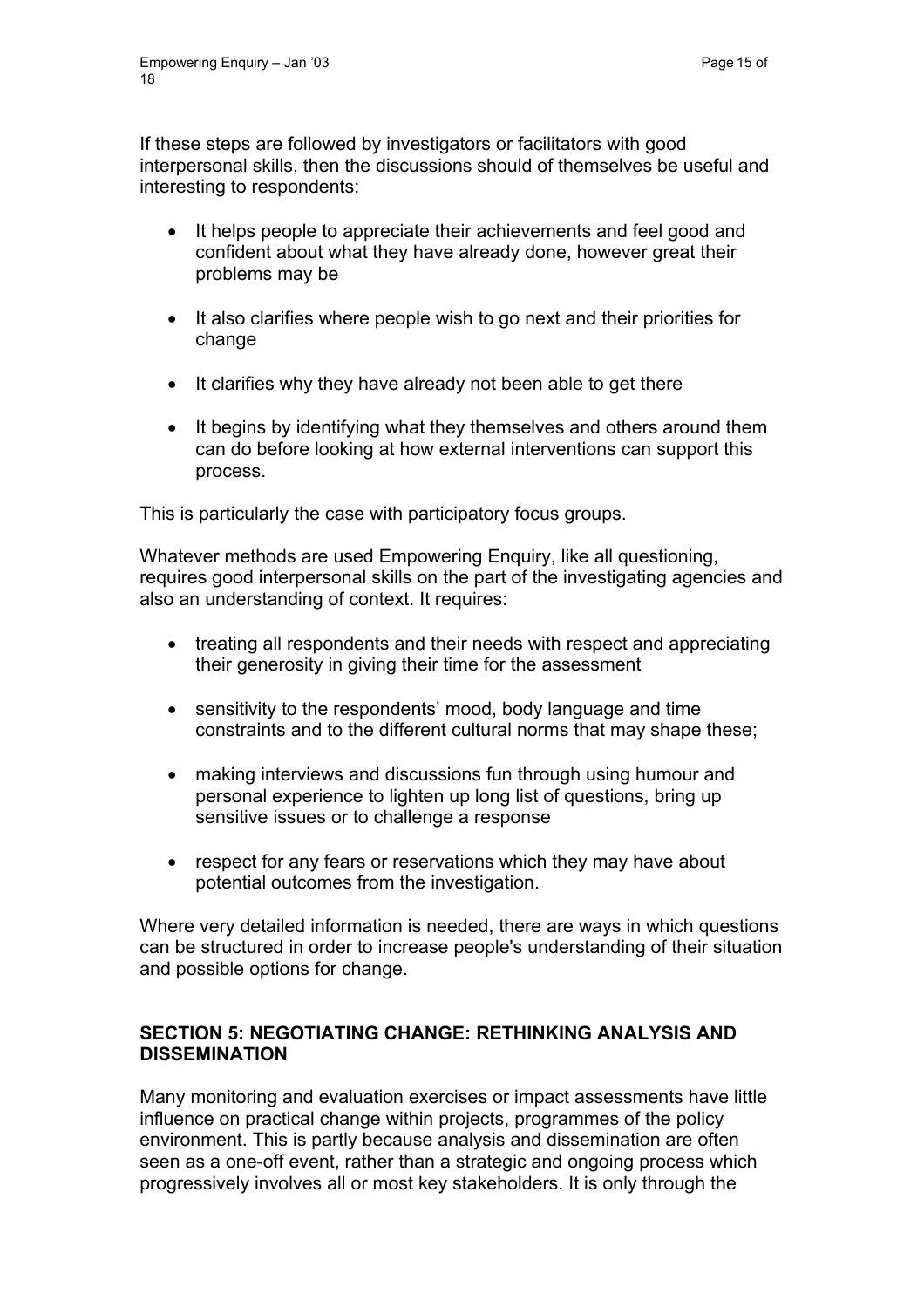involvement of a range of stakeholders that the findings of any assessment will come to be generally accepted. In the real world this is also likely to involve negotiation of potentially conflicting interests. In particular it will involve the participation of intended beneficiaries in order to ensure downward as well as upward accountability and implementation of pro poor changes.

As improving practice is one of the key aims of Empowering Enquiry there is therefore a need to develop new approaches to the analysis of information and its dissemination. Detailed discussion of information analysis and dissemination can be found elsewhere on this web site - see [Analysis and](http://www.enterprise-impact.org.uk/informationresources/toolbox/whatdowedo.shtml)  [Dissemination](http://www.enterprise-impact.org.uk/informationresources/toolbox/whatdowedo.shtml). In Empowering Enquiry analysis and dissemination of information are integral to the investigation process. Use of participatory methods and empowering questioning ensure that respondents are directly involved in questioning and analysing the information they provide and that this is immediately fed back to participants.

Complementing this immediate feedback to participants there is also a need for more periodic reflection and analysis which will synthesise and disseminate information for all the different stakeholders including local, national and international policy makers as well as grass-roots representatives. A convincing and academically credible report is needed for ultimate reference and justification, preferably accessible through the Internet as well as in hard copy. However considerable thought also needs to be given to how this analysis can then be made understandable and accessible to very busy policymakers and practitioners. It must also be accessible, possibly in a different form, to grass-roots representatives who are likely to be key in ensuring accountability of implementation of recommendations.

Dissemination may take a number of different forms:

- synthesis of the information findings in written reports of different length and style depending on the needs of the particular user
- photography and video
- face-to-face dissemination through participatory workshops with institutional and other key stakeholders
- 'intensive networking' through annual fairs and other public events (see the experience of Anandi above which served both as a process for reflection and possessing progress towards their development goals)

## **SECTION 6: EMPOWERING INSTITUTIONS: KEY CHALLENGES**

Empowering Enquiry thus presents the possibility of an investigation process which involves all stakeholders, including the very poor and vulnerable, in the whole process of investigation design, implementation, analysis and dissemination. No investigation process is ever completely reliable, no matter how apparently 'scientific' its design. However Empowering Enquiry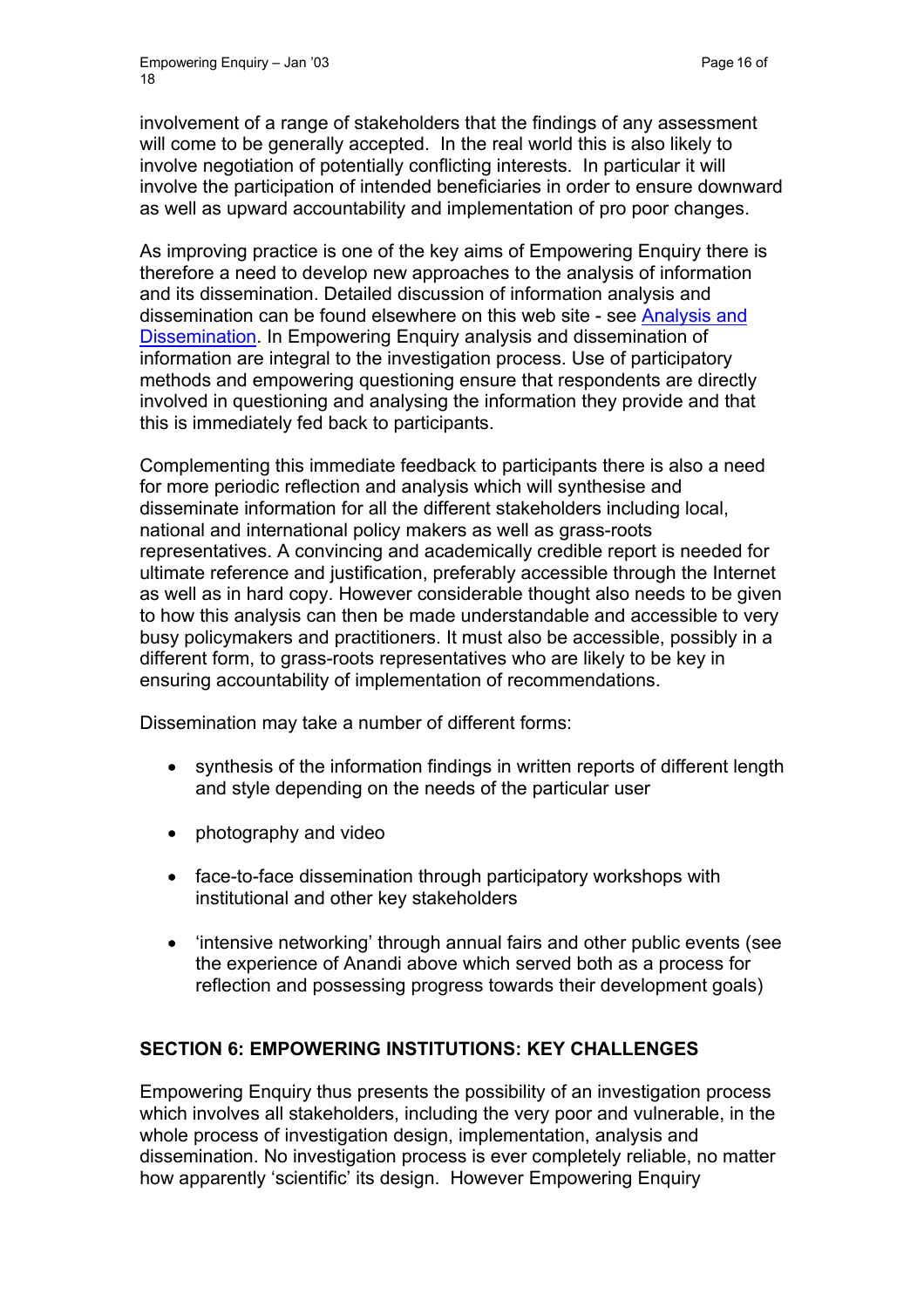increases the likelihood of reliable information, realisable recommendations and ultimate implementation. The investigation process itself is also empowering for those involved, rather than being a mechanical extractive process which many, if not most, of those involved wish to get over as quickly as possible in order to get on with ' real development ' or their everyday lives.

Empowering Enquiry does not necessarily involve more costs than conventional approaches to impact assessment. It requires a more focused approach to practical questions and the engagement of interest of the different stakeholders to exchange their experience, views and suggestions of ways forward. It requires careful facilitation of the investigation process by people with good interpersonal skills. It also requires analytical skills in participatory methods as well as qualitative and quantitative methods and good communication skills for dissemination to different audiences. These do not necessarily however entail more costs on skilled staff or consultants, but the combination of different skills and more explicit Terms of Reference.

Perhaps the biggest challenge is attitudinal in prioritising what is practically useful over what is 'scientifically respectable'. Most impact assessments, however apparently rigorous, have inevitable shortcomings in the limitations of indicators used and/or actual samples interviewed and/or interviewee reliability. Even in-depth academic research which has produced credible analysis and some realistic recommendations often has very limited impact on policy<sup>[4](#page-16-0)</sup>. Given limited resources, there is a need to think through carefully what sorts of levels of reliability and credibility of information are necessary in order to make practical decisions. As discussed elsewhere on this web site, even quantitative information can be collected reliably using qualitative and participatory methods with carefully selected purposive samples. Videos and photography often have more impact than long academic reports. There is a need therefore to carefully think through the balance of different methodologies and different methods for dissemination.

There is also a need to build structures for grassroots learning around economic and enterprise issues as part of civil society development. This is the only way in which grassroots accountability in programmes and policy change can be achieved. Although it will require considerable energy and innovation in the short term, ultimately it will decrease the costs and increase the reliability of impact assessment. This is in itself also a valuable contribution to empowerment and development.

## **REFERENCES**

 $\overline{a}$ 

Cooperrider, D. L. and D. Whitney (1999). Appreciative Inquiry. San Fransisco, Berrett-Koehler.

<span id="page-16-0"></span><sup>&</sup>lt;sup>4</sup> For a useful discussion of the way in which UK-funded research could have more policy influence see a report by id21 <http://www.id21-info/index.html>. This stresses the need for more local rather than international research, better non-academic dissemination and better links between researchers and users of information.